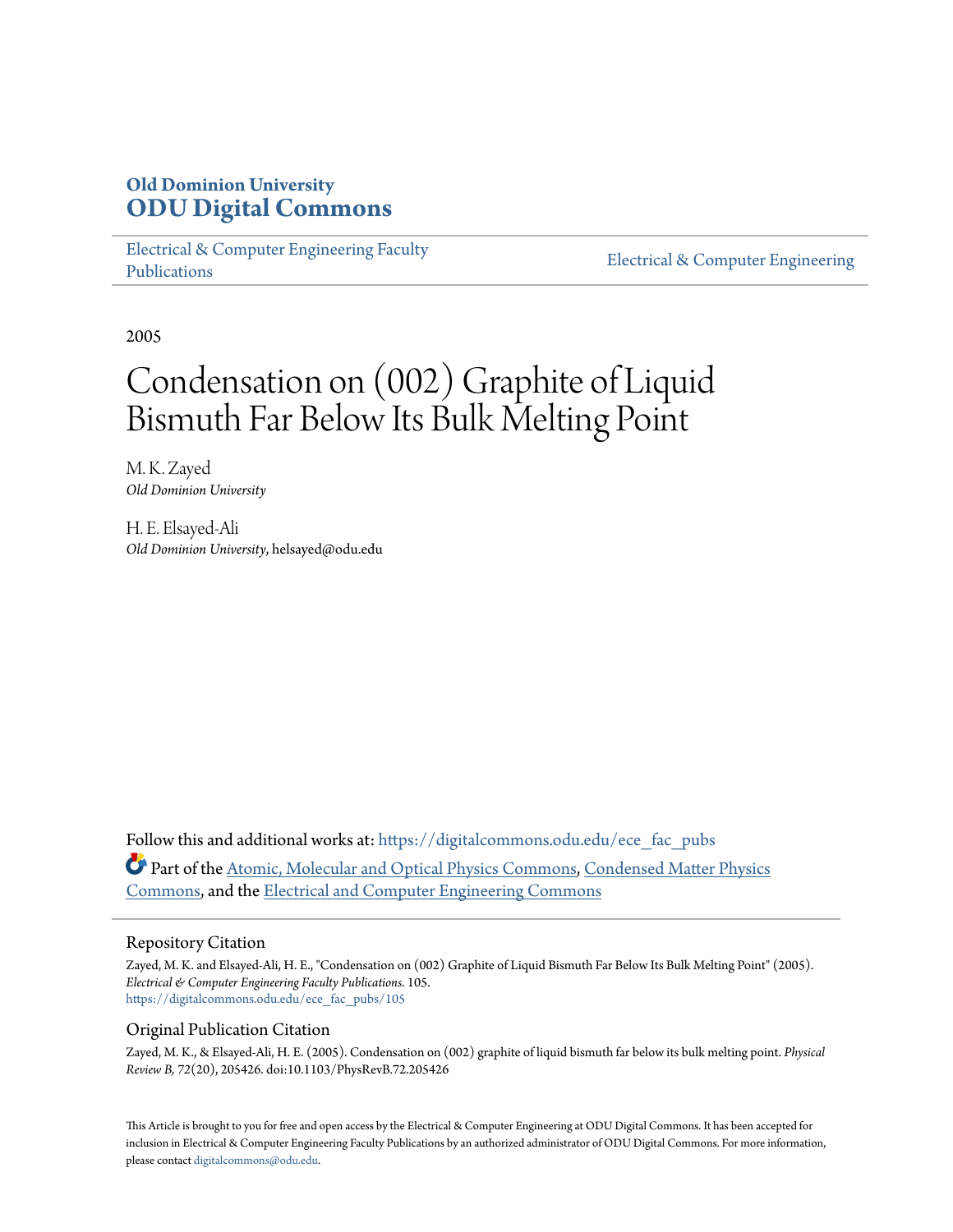# **Condensation on (002) graphite of liquid bismuth far below its bulk melting point**

M. K. Zayed and H. E. Elsayed-Ali\*

*Physical Electronics Research Institute, Department of Electrical and Computer Engineering, Old Dominion University,*

*Norfolk, Virginia 23529, USA*

(Received 26 May 2005; revised manuscript received 14 September 2005; published 16 November 2005)

Condensation of thermally evaporated Bi on (002) graphite, at temperatures of 300–523 K, was studied using *in situ* reflection high-energy electron diffraction (RHEED) and room temperature *ex situ* atomic force microscopy (AFM). For deposition at temperatures below 415±5 K, transmission RHEED patterns of Bi appeared at an average thickness of  $\sim 0.5$  monolayer (ML). AFM images showed that the film consisted of crystallites in the shape of triangular step pyramids with step heights corresponding to single and double Bi layers in the [111] direction. This morphology indicates crystallization from the vapor. For deposition at higher temperatures, diffuse RHEED patterns appeared independent of the deposited thickness. When these films were cooled, clear transmission patterns of crystalline Bi appeared. After cooling to near room temperature, the melting and solidification behaviors of these films were investigated with RHEED. Upon subsequent heating, the topmost layers of the probed Bi crystallites started to lose long-range order at  $\sim$ 10–15 K below the Bi bulk melting point,  $T_0$ =544.52 K. When crystallized from the melt, supercooling by ~125 K below  $T_0$  was observed. These results indicate that Bi condensed on graphite in the form of supercooled liquid droplets when the graphite temperature was above 419 K  $(T_0 - 125)$ . Below that temperature, Bi condensed in the solid phase. Bi films crystallized by cooling the liquid had crystal morphologies that depended on the degree of liquid supercooling.

DOI: [10.1103/PhysRevB.72.205426](http://dx.doi.org/10.1103/PhysRevB.72.205426)

PACS number(s):  $68.03.Fg, 61.14.Hg, 68.55.Jk, 65.80.+n$ 

## **I. INTRODUCTION**

The nature of phase transitions and that of phases formed upon vapor condensation remain of much interest.<sup>1,2</sup> The presence of energy barriers for phase transitions results in asymmetry along the phase coexisting lines. For example, large supercooling of the liquid phase is readily observed, while superheating of the solid phase is not typically observed. $3-5$  The phase transition mechanism remains a subject of interest, in spite of many sophisticated computer simulations and experimental studies with various probing techniques. $6-9$  For crystals on the nanometer scale, reducedsize effects have introduced additional complexity to the condensation and phase transition phenomena such that the conventional pressure-temperature (P-T) phase diagrams become insufficient to determine the phase state of the system.4,9–11 Because of the high surface-to-volume ratio, surface and interfacial energies play a significant role in determining the phase formation upon condensation and the properties of phase transitions. While the reduced size is known to shift the coexistence lines toward lower values, substrate or wall interactions could drive the transition temperature between the phases upward or downward based on its type.4,9,12–15

The subject of vapor condensation has a direct impact on many fields including crystal growth, $1$  electronic device fabrication,<sup>1,2</sup> catalysis,<sup>16</sup> weather forecasting,<sup>17</sup> and many surface phenomena, such as wetting transition and surface reconstruction.8,18,19 Depending on the temperature and pressure, vapor can be condensed on a substrate as a liquid or a solid. A liquid is the stable condensed phase above the bulk melting point,  $T_0$ , while a solid can be directly formed at temperatures below  $T_0$ . However, formation of the liquid

phase below  $T_0$  can also occur either due to surface melting,<sup>19</sup> capillary or porous condensation,<sup>12</sup> or eutectic alloying.<sup>20</sup> Moreover, suppressing heterogeneous nucleation either by small droplet size,  $2^{1,22}$  containerless solidification,  $2^{3}$ or solidification in a flux<sup>24</sup> can lead to the formation of metastable liquids that are deeply supercooled below  $T_0$ .

Because of its structural and thermodynamical properties, Bi has a number of phases at elevated pressures and temperatures and a wide solid-liquid hysteresis curve.25–27 Bi in reduced dimensions has also shown many interesting physical properties that include lattice shrinking,  $28,29$  the presence of a metallic-semiconductor transition,<sup>30</sup> amorphous and metastable phase formation,  $31$  thermoelectricity,  $32$ superconductivity,  $33$  quantum-size effects,  $34$  and enhanced magnetoresistance.<sup>35</sup> Films deposited at liquid helium temperatures had an amorphous structure exhibiting superconductive properties,  $30,33$  while those deposited at  $300 \text{ K}$  up to  $T_0$ , showed a typical rhombohedral Bi structure with morphologies that vary from single crystal films to a dendrite structure.<sup>36–43</sup>

In general, deposition at elevated substrate temperatures increases the surface diffusion of Bi adatoms, thus producing an ordered crystalline surface; while low temperature deposition results in microscopically rough surfaces.<sup>36-38</sup> Bi films deposited on the  $[111]$ -BaF<sub>2</sub> substrate at 533 K using molecular beam epitaxy (MBE) showed a featureless scanning electron microscope (SEM) image consistent with epitaxial film formation.<sup>39</sup> On the other hand, films deposited at room<br>temperature showed randomly oriented  $\sim 1 \mu m$ temperature showed  $\sim$ 1  $\mu$ m crystallites.39 Bi films prepared by pulsed laser deposition (PLD) also showed a dramatic morphology dependence on the temperature of the substrate during deposition.<sup>40</sup> For epitaxial growth of thermally evaporated Bi on cleaved mica, preheating the substrate to 413 K and maintaining it at that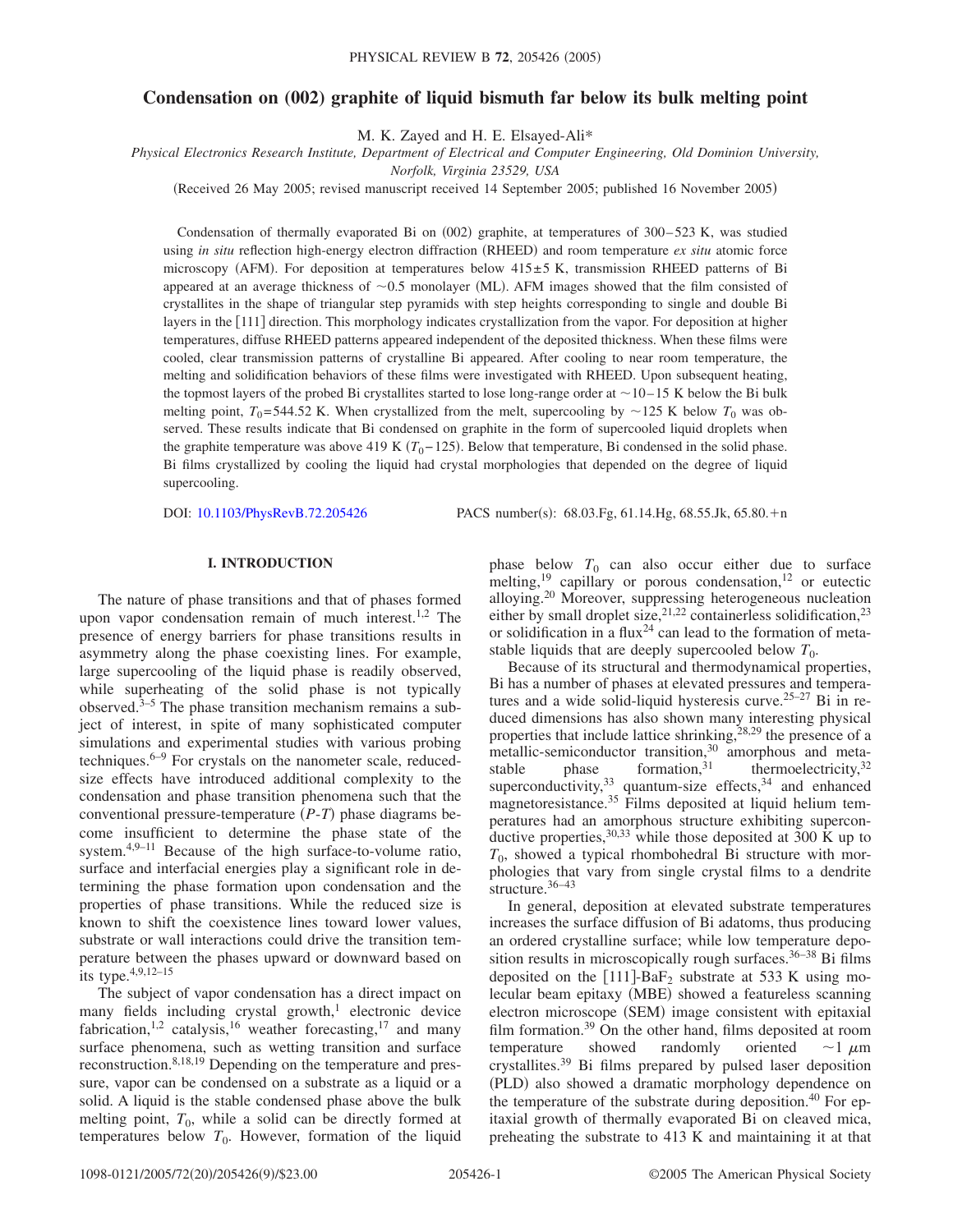temperature during deposition was found to be essential for epitaxy.<sup>41</sup> This temperature was found to optimize the nucleation rate and the lateral spreading rate of Bi adatoms. Also, it was found that the Bi film is hard to nucleate on a 111-  $BaF<sub>2</sub>$  substrate using MBE at temperatures higher than 423 K.<sup>42</sup> A two-step growth process with the film initially nucleated at 373 K followed by growth to a thicker film near  $T_0$  was employed to obtain an epitaxial film with a low level of defects and high electron mobility.

Reflection high-energy electron diffraction (RHEED) is a structurally sensitive probe used to obtain real-time information on the top monolayers of a surface, either during film growth or a surface phase transition.<sup>44,45</sup> In the present work, *in situ* RHEED is used to monitor the deposition of Bi on a highly oriented (002) graphite surface. *Ex situ* atomic force microscopy (AFM) is used to study the morphology of the deposited films. Two deposition regimes were observed; growth of solid crystallites below a substrate temperature of  $413\pm5$  K, and condensation of the liquid phase above that temperature. The melting point size dependence of the initially formed nuclei, combined with the thermal characteristics of Bi is used to explain liquid Bi formation below  $T_0$  on the graphite surface. The morphology of films crystallized from the condensed liquid Bi, was found to be different from those directly crystallized from the vapor. The dependence of the formed morphology on the degree of liquid supercooling is also discussed.

#### **II. EXPERIMENTAL METHOD**

The experiment was performed in an ultrahigh vacuum (UHV) chamber with a base pressure in the mid  $10^{-10}$  Torr. Highly oriented pyrolytic (002) graphite (HOPG) was used as a substrate. HOPG is chemically inert. Accordingly, the deposited Bi interacts with the graphite substrate via the van der Waal attraction force with no interdiffusion or chemical compound formation.43 The graphite substrate is loaded in the UHV chamber immediately after cleaving it in air. The substrate is mounted on a resistively heated stage capable of reaching temperatures up to 1000 K. A RHEED system is available in the UHV chamber and is used to monitor the substrate. The graphite substrate is heated to  $\sim$ 770 K for 10 min in order to evaporate any adsorbed gases and obtain a clear graphite RHEED pattern. By controlling the current passing through the heating stage, the substrate temperature can be varied. A *K* type thermocouple placed in contact with the substrate surface is used to measure the temperature. The thermocouple is calibrated in air to the bulk melting point of pure Bi. This calibration is performed before and after the experiment in order to assure that the properties of the thermocouple were not altered during the heating and cooling cycles. A temperature measurement uncertainty of  $\pm 1$  K was obtained.

Bi with 99.999% purity is evaporated from a resistively heated tungsten basket. The film mean thickness is obtained using a calibrated quartz crystal thickness monitor. By controlling the current applied to the heater filament, the deposition rate is maintained between  $0.4-0.7 \text{ Å s}^{-1}$ . Bi has an average Bi-Bi bond length of 3.24 Å, which is used to express the measured film thickness in ML.



FIG. 1. Real time RHEED patterns taken during Bi deposition at room temperature. The graphite spot intensity decays and that of Bi start to appear after a deposition of  $\sim 0.5$  ML. The spot intensities of Bi increase with the deposited thickness up to  $\sim$  8 ML. Elongated RHEED streaks at 16 ML indicate coalescence and formation of asymmetric shape crystallites.

RHEED diffraction patterns are obtained using a 9.7 kV electron beam. A computer-controlled charged coupled device (CCD) camera is used to record the diffraction patterns that are displayed on a phosphorus screen. Real time RHEED patterns are obtained during film deposition to study the structural evolution of Bi deposited at different temperatures. Each RHEED pattern is acquired in about 170 to 400 ms, depending on the image quality. After film completion, the chamber is vented to atmospheric pressure using argon gas and the films are taken out for surface morphology studies. An *ex situ* AFM operated in the tapping mode with lateral and height resolutions of 1 nm and  $<$  0.1 nm, respectively (as specified by the manufacturer) is used. Films deposited at different deposition temperatures were studied.

#### **III. RESULTS AND DISCUSSION**

#### **A. Low temperature solid film deposition**

After heating and then cooling the graphite substrate, the RHEED pattern, taken at room temperature, indicated a transmissionlike diffraction pattern consisting of spots aligned along rods normal to the surface. The RHEED pattern of the graphite surface was indexed based on threedimensional (3D) reciprocal lattice spots seen in the 1<sup>1</sup><sup>0</sup> zone with the electron beam parallel to the zone axis. Detailed analysis of the graphite RHEED pattern can be found elsewhere.<sup>46</sup> The diffraction features observed were consistent with a clean graphite surface. Thermal deposition of Bi on graphite was studied by obtaining real time RHEED images during deposition. Figure 1 shows RHEED patterns of the surface with different Bi coverages deposited at room temperature. The graphite spot intensity becomes dim at a Bi coverage of 0.5 ML and a diffuse background appears. As the deposited film thickness is increased to an average of 4–6 ML, the diffraction intensities of the Bi spots increase. Indexing of these spots show that they are characteristic of the rhombohedral structure of Bi. The RHEED intensity of the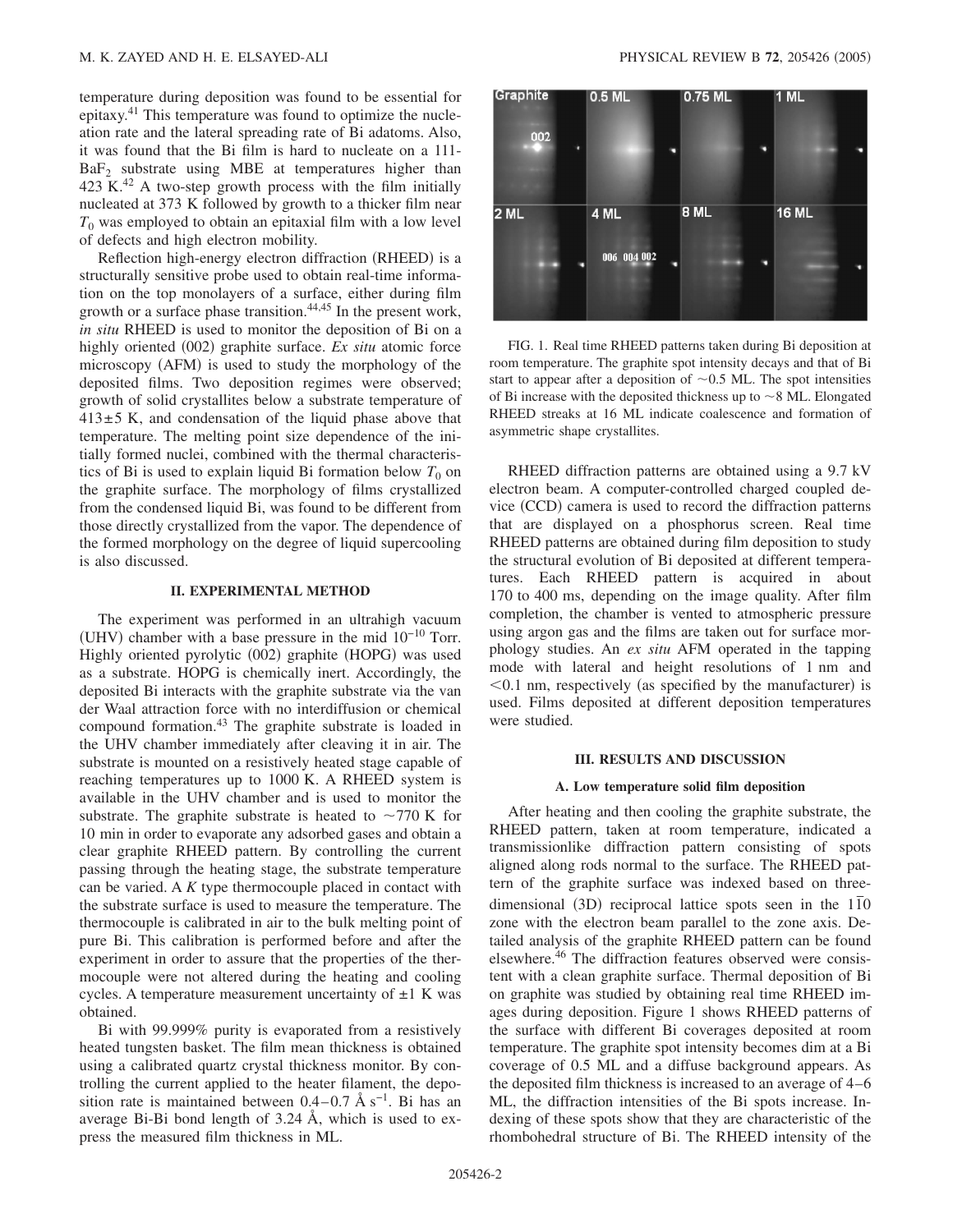

FIG. 2. Line profiles, normal to the substrate surface, of RHEED patterns taken after deposition of 8 ML Bi films deposited at two different substrate temperatures  $(T<sub>s</sub>)$ .

(002) graphite spot decayed continuously with Bi deposition and showed no intensity oscillation. This behavior is consistent with 3D growth forming islands. The intensity of the (002) Bi spot increased with the deposited thickness. After deposition of  $\sim$  8 ML, the Bi diffraction spot intensity monotonically decreased. The increase of the Bi diffraction intensity and reduction of the graphite diffraction intensity is due to the increase in the surface coverage with Bi. However, as the Bi coverage was further increased, the density of misaligned crystallites increased resulting in a decrease in the Bi RHEED spot intensity. After deposition of  $\sim$ 16 ML, the shape of the Bi spots changed from nearly rounded to elongated streaks, with the major axis normal to the substrate surface. Elongated RHEED spots indicate the formation of crystals with asymmetric shape, which was confirmed later using *ex situ* AFM. With further Bi deposition, the elongated RHEED spots remained almost the same with no shape change. Films deposited at a substrate temperature of 373 K showed RHEED patterns that were thickness dependent similar to that observed for those deposited at room temperature but with no noticeable elongation in the spots at higher thicknesses.

For Bi films deposited on graphite with the substrate temperature between 300 K and 373 K, no change in the relative spot positions was observed with the deposited thickness. This remained the case from the initial formation of detectable transmission Bi spots up to the maximum studied Bi thickness. Also, no change in the relative spot position was observed as the deposition temperature was increased from 300 to 373 K, indicating no change in the film growth direction. Figure 2 shows line profiles of Bi RHEED patterns in a direction normal to the substrate surface for 8 ML films deposited at 300 and 373 K. Narrower peaks with higher intensities were observed for films deposited at 373 K. This indicated that films deposited at 373 K have an enhanced average crystallite size and/or a higher degree of orientation relative to those deposited at room temperature.

*Ex situ* AFM in air was used to study the structural morphology of the films after deposition. Figure 3 shows the obtained images for 25 ML Bi films deposited at 300 and 373 K along with the corresponding RHEED patterns obtained in the deposition chamber, after terminating the deposition. The AFM images show highly ordered, 3D crystallites with layered triangular pyramidlike shapes. The edges of these crystallites become more defined and sharper as the deposition temperature is increased. The morphology of the formed crystallites indicates that Bi adatom nucleation on the top of a triangular Bi layer is likely. The growth of these nuclei occurs simultaneously with the lateral growth of the layer underneath in a 2D layer-by-layer-like growth mode. This crystal shape and growth mode results in elongated RHEED spots that continuously decay in intensity with deposition. This is because the average lateral crystalline size parallel and normal to the electron path are not equal due to the triangular pyramid surface morphology. RHEED intensity is sensitive to growth dynamics within the electron penetration depth over the probed area. Since the growth occurs concurrently in isolated crystallites with different heights, no RHEED intensity oscillation of the (002) Bi spot was observed, in spite of the layer-by-layer growth in each pyramid. Similar triangular-shaped crystallites formed by the same growth mode were previously reported for epitaxial Bi films deposited on a cleaved mica substrate. $41,47$  This growth mode indicates solid film formation from the vapor phase. The ob-



FIG. 3. RHEED pattern and *ex situ* AFM images along with line profiles of AFM through a smaller scanned area of 25 ML Bi films deposited at two different substrate temperatures: (a)  $T_s$  $=$  300 K and (b)  $T_s = 373$  K.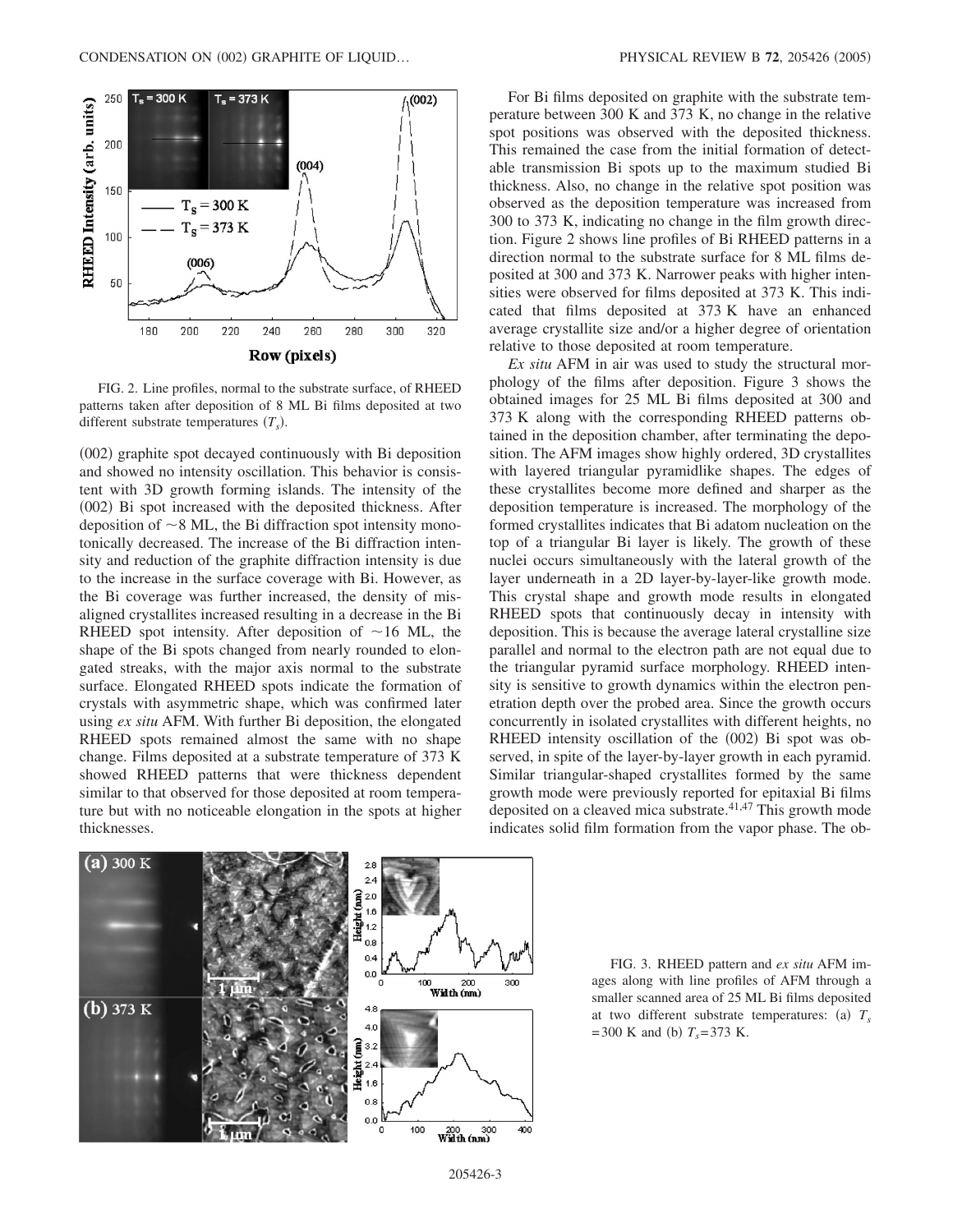served orientational epitaxy can occur when the adsorbate has a weak interaction with the substrate. In this case the overlayer has a lattice spacing different from that of the substrate but grows with an orientation that is affected by the substrate.<sup>48,49</sup> For a graphite substrate, Bi adatoms were reported to be highly mobile on its basal plane and the growth was site limited rather than diffusion limited.<sup>50</sup> Thus, the epitaxial layer of Bi was observed to grow in directions of minimum lattice and angular mismatch with the graphite substrate.

As the substrate temperature was increased from 300 to 373 K, the number of triangular crystallites found in the scanned area decreased. While this observation suggests a decrease in the nucleation density with temperature, other possible causes include ripening, annealing due to deposition at a higher temperature, and coalescence are also possible. From Fig. 3, an enhancement in the lateral growth of the deposited Bi and increased coalescence during growth is observed for films deposited at 373 K as compared to films deposited at 300 K. This enhancement in lateral size and the decrease in the crystallite density results in the transformation of wide elongated RHEED spots shown in Fig. 3(a) to the small circular spots shown in Fig. 3(b). The full width at half maximum of the RHEED spots is reduced with increased crystal size. Increased coalescence at 373 K leads to trench formation forming voids in the Bi film due to coalescence of misorientated neighboring islands. The step heights forming the triangular pyramid structure in Figs.  $3(a)$  and  $3(b)$  were mostly found to be  $0.4 \pm 0.1$  nm, while a small number were  $0.8 \pm 0.1$  nm. The Bi structure can be visualized as a layered hexagonal structure in the  $[111]$  direction with  $d_{111}=11.862$  Å, containing three successive layers with a 3.9 Å separation distance. Thus, the measured step heights correspond to single and double heights of the Bi structure with its (111) facet oriented parallel to the substrate surface in pseudocubic notation. Measurements of the terrace heights showed no variation with deposition temperatures within the studied range.

#### **B. High temperature liquid phase condensation**

RHEED observation of Bi deposition at different graphite substrate temperatures showed that solid crystalline films were directly formed on the surface for substrate temperatures up to  $\sim$ 410 K. The lowest substrate temperature considered was 300 K. As the graphite substrate temperature was increased higher than 373 K, the Bi diffraction pattern became weaker when compared to films of equal thickness deposited at different temperatures. Figure  $4(a)$  shows RHEED patterns taken during deposition of a 25 ML Bi film deposited at substrate temperatures ranging from 403 to 418 K. The reduction in the RHEED spot intensity with substrate temperature can be seen by comparing Fig.  $4(a)$  with that of Fig. 3(b) taken at 373 K. The intensity of the  $(002)$  spot of the 25 ML film deposited at 410 K remained almost constant for a period of hours after deposition. However, a faint diffraction pattern that slowly increased in intensity after deposition of 25 ML was observed for films deposited and maintained at 413 K. Films deposited



FIG. 4. (a) RHEED pattern taken after deposition of 25 ML Bi films at different substrate temperatures. The deposition temperature of  $\sim$ 415 $\pm$ 5 K is the solid-liquid formation boundary. (b) RHEED pattern taking during cooling to room temperature of 25 ML Bi film initially deposited at 433 K.

at temperatures higher than or equal to 418 K showed a diffuse pattern with a background intensity that decreased with increased film thickness. This diffuse pattern remained unaffected by the deposited Bi thickness up to 100 ML. Also, when a 25 ML film was left overnight at the 418 K deposition temperature, no change in the RHEED intensity was observed. However, when these films were cooled, a transmission RHEED pattern started to appear in the temperature range between 406 and 392 K as shown in Fig. 4(b). Strong RHEED patterns corresponding to twinned or multiazimuth orientations were observed as the temperature was decreased to 300 K. A diffuse diffraction pattern is an indication of the lack of long-range order in the deposited film. The appearance of a Bi diffraction pattern after cooling below the supercooling limit indicates that these Bi films were initially formed in the liquid phase and precludes the possibility that a solid amorphous film was initially formed.

Condensation of liquid films on different substrates at temperatures less than their bulk melting points was previously reported. In a pulsed laser deposition experiment of Bi on a glass substrate, followed by the observation of film morphology using *ex situ* scanning tunnel microscope and AFM, it was concluded that the film condensed in the liquid phase when deposition was performed with the substrate temperature at 458 K. The liquid droplets crystallized with cooling forming submicron spherical shaped isolated crystallites.51 At lower deposition temperatures, Bi nucleated directly into the solid phase forming films with smooth surfaces.<sup>51</sup> Deposition of Bi on Si(100) did not show similar behavior. Thus, formation of the liquid phase in pulsed laser deposition was attributed to the high energy of the laserablated Bi and the absence of substrate influence. Scanning tunneling microscopy, Auger electron spectroscopy, and x-ray photoelectron spectroscopy revealed the formation of indium nanodrops in a 6 ML thermally deposited film on a  $Ge(001)$  substrate in UHV at room temperature.<sup>52</sup> The presence of indium in the liquid phase, even at room temperature, was attributed to the internal stress resulting from the lattice mismatch between the film and the substrate, and to the reduced dimensionality of the deposited film. Both fac-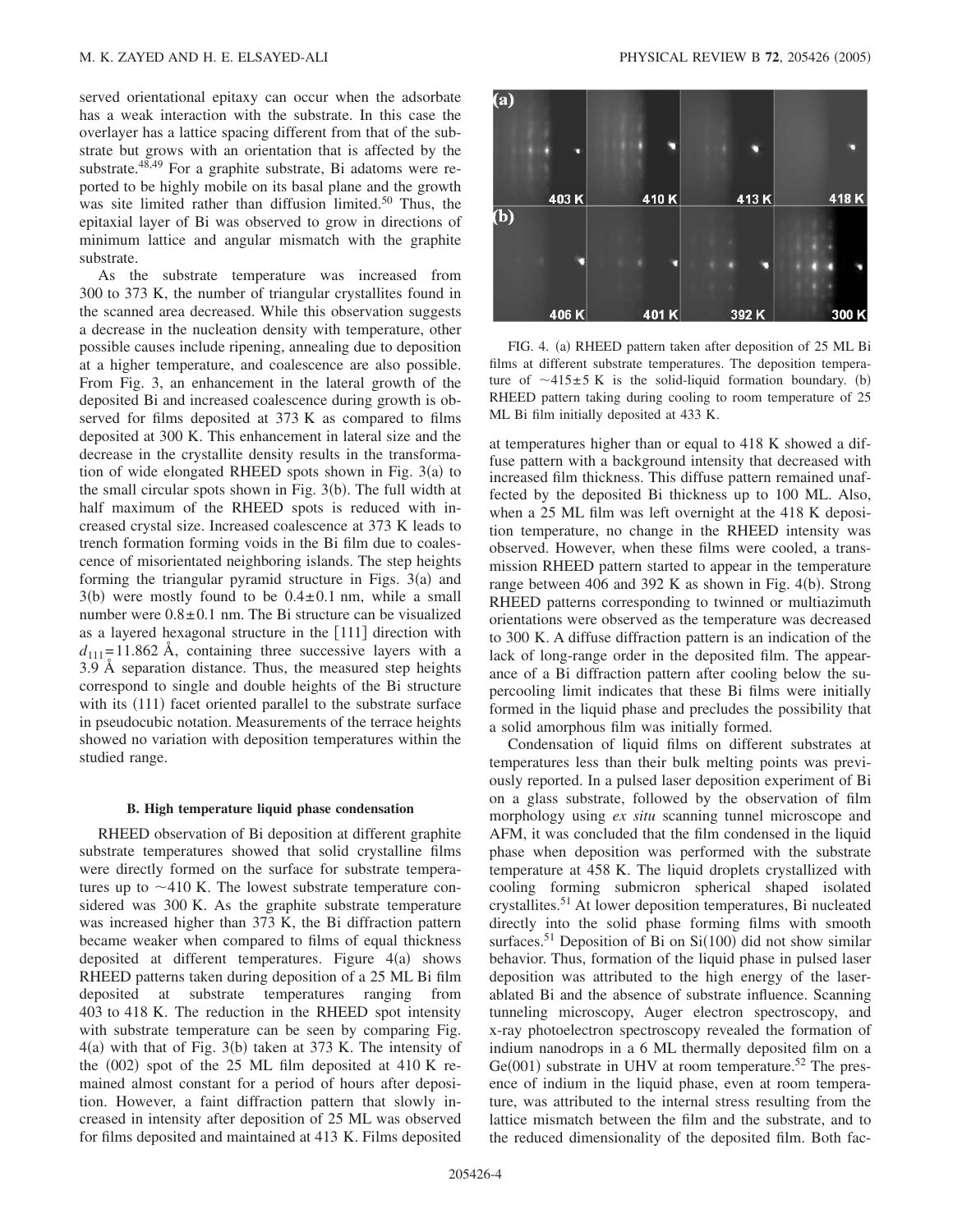

FIG. 5. Natural logarithm of the normalized RHEED intensity of the (002) Bi spot as a function of temperature during heating and cooling of (a) 45 ML and (b) 90 ML Bi films initially deposited at 423 K.

tors are known to decrease the equilibrium melting point. Also, liquid Bi droplets with spherical shapes were previously detected using *in situ* electron microscopy for films deposited at temperatures above 423 K and having dimensions less than  $150 \text{ Å}$ .<sup>53</sup> Coalescence as well as transformation of these droplets into solid crystals during growth were observed.

RHEED probes a layer of an average thickness given by the inelastic mean free path which is  $\sim$ 9 nm for the 9.7 kV RHEED electron beam.<sup>54</sup> Thus, diffuse RHEED patterns could be due to surface melting or due to liquid phase condensation. In order to differentiate between these two possibilities, the film was cooled to 300 K then the RHEED intensity of the (002) Bi spot was measured as a function of temperature. The intensity was normalized to that measured at 325 K. Figure 5 shows the natural logarithm of the normalized RHEED intensity of the (002) spot for 45 ML and 90 ML Bi films deposited at 423 K. A decrease in the spot intensity with temperature was expected due to the enhanced atomic mean vibrational amplitude as described by the Debye-Waller effect.54 However, a sharp drop in the RHEED intensity occurred as the nanocrystals lose long-range order within the shell probed by the electron beam, which appeared only at  $\sim$ 10–15 K below the bulk melting point of bismuth,  $T_0$ =544.52 K. The normalized intensity vanished at  $\sim$ 4 K below  $T_0$ , indicating complete film melting. During cooling, the liquid Bi remained in the liquid phase down to 418 K,  $\sim$ 125 K below  $T_0$ . This behavior was reproducible after the first heating-cooling cycle with an  $\sim$ 4–10 K shift toward higher temperatures for the onset of melting and freezing. Within the experimental error, no significant change in the RHEED pattern behavior was observed with further heating and cooling. Films deposited at room temperature also showed reproducible heating-cooling hysteresis curves; however, in this case with a small shift towards lower temperatures for the onset of melting and freezing. These observed shifts are expected to be due to the dependence of the solid-liquid transition on the size distribution and/or shape of the crystallites, which changes with heating and melting after deposition. Surface melting is a reversible phase transition with a defined onset point for clean surfaces.<sup>24</sup> Since the decrease in the measured RHEED intensity due to surface melting occurred only within a few degrees from  $T_0$ , we conclude that Bi condensed as liquid droplets at temperatures as low as 125 K below  $T_0$ .

Condensation of liquid Bi at a substrate temperature as low as  $T_0$ −125 K cannot be simply explained based on substrate effect since graphite is an inert substrate with no known chemical reactivity with Bi and, therefore, should have only a weak influence on growth that is limited to orientational epitaxy described earlier. The condensation of liquid Bi from the vapor is most likely related to the tendency of Bi to show a large degree of supercooling and size dependent melting point depression. It is interesting that the  $T_0$ −125 maximum supercooling temperature that we observed for Bi in Fig. 5 was the same as the lowest temperature for which condensation of liquid Bi from the vapor occurred. Melting point depression by few degrees was observed in Fig. 5, but is known to be strongly dependent on size for Bi nanocrystals as well as other nanocrystals.13,29

The size effect on the melting point was described by different phenomenological models.<sup>29,55,56</sup> All of them predict a melting point depression proportional to the reciprocal of the particle radius. Examples of these models are the homogenous melting model, $13,55$  the liquid drop model, $56$  and the lattice vibration-based model.29 In the homogenous melting model, the melting point is the point at which the melt and the solid coexist homogenously in equilibrium. According to this model, the size dependence of the melting point is described by13,55

$$
T_m = T_0 - \frac{2T_0}{\rho_s L r} \left[ \gamma_s - \gamma_l \left( \frac{\rho_s}{\rho_l} \right)^{2/3} \right],
$$
 (1)

where  $T_0$  is the bulk melting point,  $T_m$  is the melting point of a particle of radius *r*, *L* is the latent heat of fusion, and  $\gamma_s$ ,  $\gamma_l$ and  $\rho_s$ ,  $\rho_l$  are the surface energy per unit area and the density of the solid and liquid phases. In the liquid drop model, empirical relations among the cohesive energy, surface tension, and melting temperature are used, in an analogy to the liquid-drop model used in describing the nucleus structure. An expression for the size-dependent melting for lowdimensional systems is derived such that<sup>56</sup>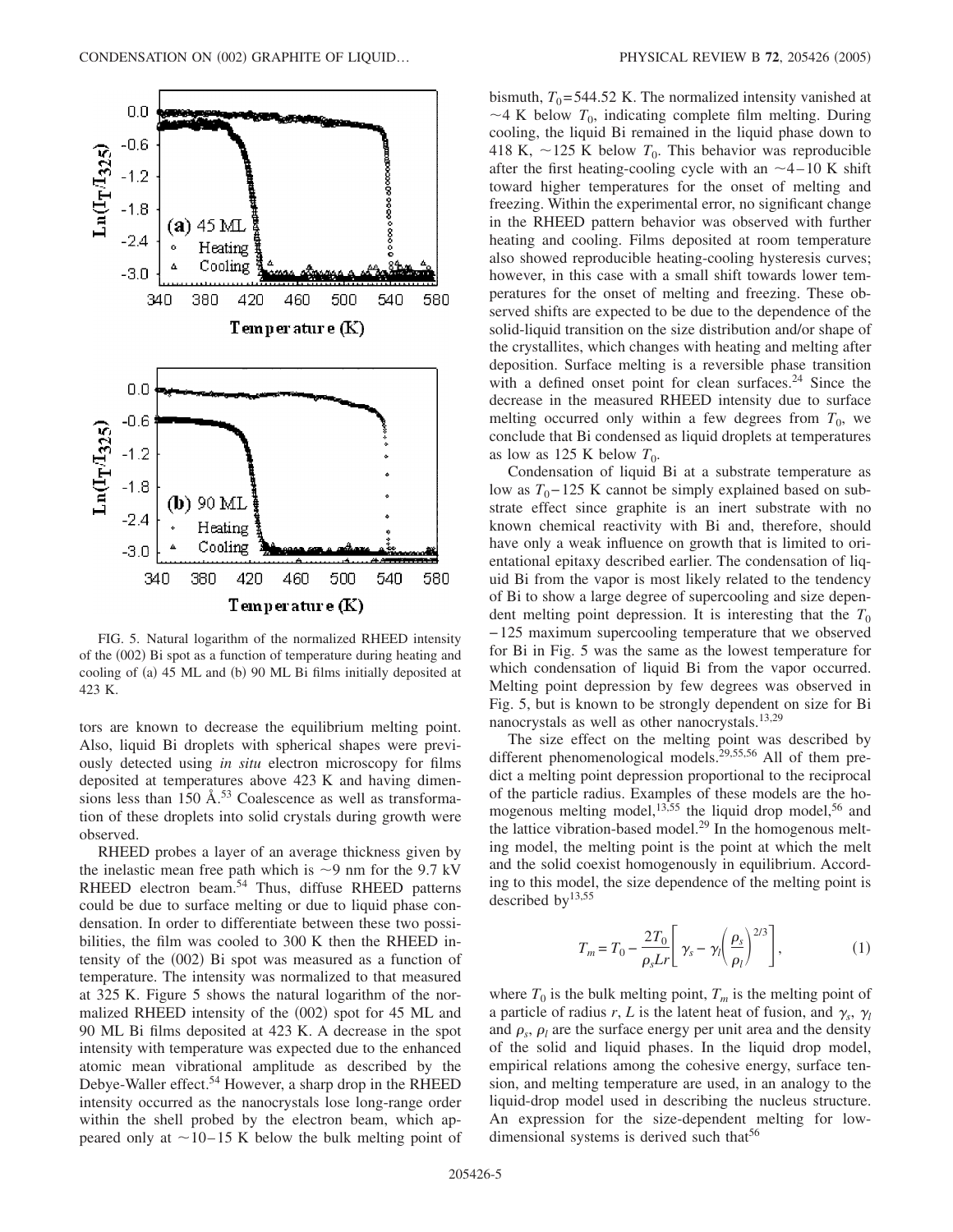

FIG. 6. Melting point size dependence of Bi as calculated from different models.

$$
T_m = T_0 \left( 1 - \frac{\beta}{r} \right),\tag{2}
$$

where  $\beta$  is a surface energy dependent constant given for Bi to be equal to  $2.1273$  nm.<sup>55</sup> Another approach that does not include any adjustable parameter is based on Lindemann's criterion and Mott's expression of the vibrational entropy, which give a melting point–size-dependent formula  $as<sup>29</sup>$ 

$$
T_m = T_0 \exp\left(\frac{-(2S_{\text{vib}}/3R)}{\frac{r}{6h} - 1}\right),\tag{3}
$$

where  $S_{vib}$  is the vibration entropy of melting of the bulk crystal, *h* is the atomic diameter, and *R* is the ideal gas constant. The known physical constants of Bi  $(T_0=544.52 \text{ K})$ ,  $\rho_s$ =9.8 g/cm<sup>3</sup>,  $\rho_l$ =10.07 g/cm<sup>3</sup>, L=5.19×10<sup>-8</sup> erg/g,  $\gamma_{sl}$  $=61 \text{ erg/cm}^2$ ,  $\gamma_{sv} = 550 \text{ erg/cm}^2$ ,  $\gamma_{lv} = 375 \text{ erg/cm}^2$ , *h*  $=0.4074$  nm,  $S_{vib}=3.78$  J mole<sup>-1</sup> K<sup>-1</sup>, and *R*  $= 8.3142$  J mole<sup>-1</sup> K<sup>-1</sup>) are used to calculate the melting point size dependence of  $Bi^{29,55,56}$  Figure 6 shows the sizedependent behavior predicted by these models. Although these models show the same trend, there is some discrepancy at smaller sizes. Also, these models consider only sphericalshaped particles and do not include the crystallite shape effect. Therefore, the predicted melting point of the particle is only an estimate. From Fig. 6, particles with sizes between 5–20 nm can melt at room temperature. At 420 K, both the homogenous melting model and the lattice vibrational-based model predict that a particle of  $\sim$ 32 nm size would melt, while the liquid drop model requires that the particle size be less than  $\sim$ 8 nm to melt at 420 K. Considering the 0.203 nm atomic radius of the Bi atom, these sizes correspond to clusters containing roughly  $4 \times 10^6$  atoms for the 32 nm cluster and  $6\times10^4$  atoms for the 8 nm cluster, which are apparently very large compared to that necessary to form stable nuclei. Based on the above, one would suggest that the Bi nuclei are originally formed in the liquid phase because of the sizedependent melting point depression. However, as the nuclei grew, they solidified when the deposition temperature was below the freezing point. This freezing point is observed from Fig. 5 to be between 410 and 424 K based on a RHEED measurement of films solidified from the melt. From the RHEED observation of Bi condensed on graphite, we observed a pattern for temperatures below  $415±5$  K (Fig. 4), which is in agreement with the maximum supercooling temperature, obtained from Fig. 5, within the expected experimental error. Thus, the liquid nuclei grew and remained in the liquid phase when the films were deposited at temperatures above the maximum possible supercooling temperature.

For a deposition substrate temperature above the maximum supercooling point, the liquid Bi nuclei will be trapped in the supercooling state and grow forming larger size liquid droplets. The small size of the stable nucleus in the Bigraphite system, relative to crystallites obtained at growth termination, reduces the melting point of the stable nucleus and increases the amount of supercooling, as predicted by different size-dependent melting models and observed experimentally.<sup>21,22,29,55,56</sup> The values of surface, interfacial, and bulk free energies involved in nanocrystal growth affect the size of the stable nucleus. In general, the amount of supercooling is affected by the size of the crystal as well as the melting and freezing kinetics.<sup>22,57,58</sup> For clusters of sizes larger than the stable nucleus, the amount of supercooling was reported to vary linearly with the reciprocal of the cluster size, assuming heterogeneous solidification due to its dominance and low activation energy.<sup>57</sup> In Fig. 5, we observed an amount of supercooling for 45 ML that is  $\sim$  4 K larger than that for 90 ML, which is attributed to the average size increase with the film coverage.

In order to study the effect of the freezing kinetics on the film supercooling, we obtained melting-freezing curves similar to those of Fig. 5, but with different cooling rates. The films were cooled from the same initial liquid overheating point, 10 K above  $T_0$  of Bi. As the cooling rate was increased from 0.9 K/min to 9.5 K/min, an  $\sim$  6 K increase in the film maximum supercooling was observed. These cooling rates are the experimentally feasible rates using the current setup. The effect of the cooling rate on the amount of melt supercooling was reported to vary. For slow cooling rates, the amount of supercooling remains basically unchanged. For example, for PbTe no dependence on the cooling rate was observed for cooling rates between  $0.5$  and  $3.0$  K/min.<sup>58</sup> With the increase in the cooling rate the amount of supercooling could increase. For example, the amount of supercooling changed by  $\sim$  46 K as the cooling rate was increased from 90 to 456 K/min for  $\text{Bi}_{95}\text{Sb}_5$ .<sup>59</sup> The  $\sim$  6 K shift that we observed in the amount of supercooling with the cooling rate is about the same as the stated error in the RHEED observation of the solid/liquid formation boundary for Bi condensation on graphite,  $415\pm5$  K. In addition, to check on the stability of supercooled Bi droplets, melted Bi crystallites were left in the supercooled state overnight at 10–15 K above the freezing edge. No sign of solidification was observed, indicating that Bi has a stable supercooled liquid. Thus, within the studied experimental conditions, the freezing rate has little effect on the kinetics of liquid condensation due to the relatively large and stable supercooling of Bi nanodroplets.

The AFM analysis of films crystallized from the melt showed that these films have morphologies different from those grown from the vapor. While triangular layered shape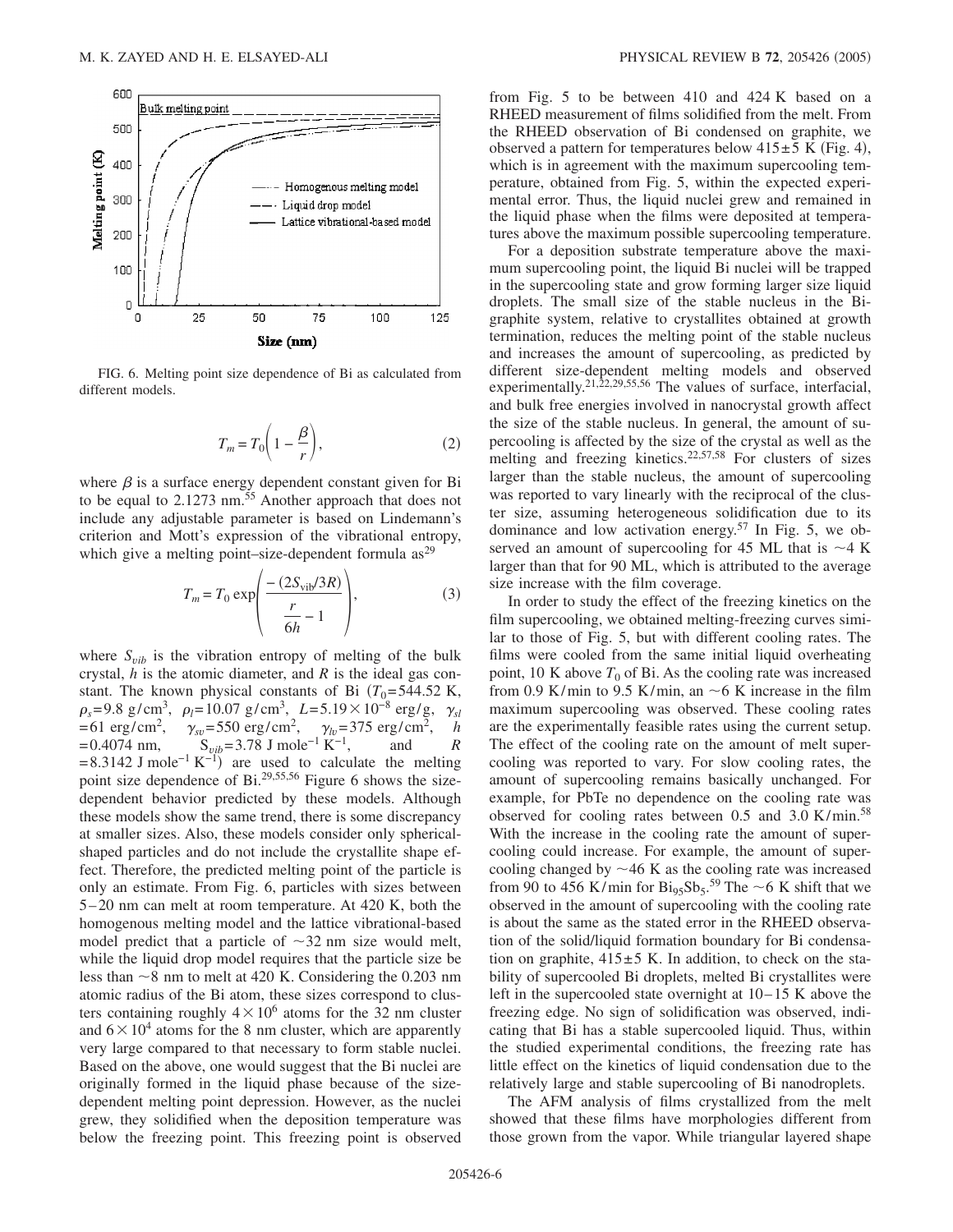

FIG. 7. AFM images, along with line profiles of Bi films deposited at different temperatures: (a) 25 ML deposited at 413 K, (b) 25 ML deposited at 423 K, (c) 25 ML deposited at 453 K, and (d)  $\sim$ 33 ML deposited at 498 K.

crystallites were formed at a substrate temperature of 300–373 K, rounded or elongated platelet shaped crystallites were formed for films deposited at 413–598 K. Figure 7 shows some *ex situ* AFM images and line profiles of films deposited at substrate temperatures between 413 and 532 K. Two different morphologies could be recognized based on the film deposition temperature. Those deposited in the neighborhood of the solid/liquid condensation temperature, which is the maximum supercooling point  $415±5$  K, form elongated platelet shaped crystals, while those deposited at higher temperatures form rounded polyhedral crystals. Films deposited at 413 K, a few degrees below the maximum supercooling point, showed relatively wide elongated crystallites with almost flat top surfaces. These films produced a faint RHEED pattern, as shown in Fig. 4(a). Films deposited at 423 K, several degrees above the maximum supercooling temperature, had crystallites of mixed shapes consisting of rodlike and rounded crystallites with curved top surfaces. These films produced diffuse RHEED patterns similar to those deposited at  $418$  K, as shown in Fig.  $4(a)$ . Finally, films deposited at a substrate temperature of 453 and 498 K showed almost identical rounded polyhedral crystallites with curved top surfaces. Furthermore, the triangular shape Bi crystallites formed in films deposited at temperatures 300 and 373 K changed into a rounded polyhedral shape similar to that of Figs.  $7(c)$  and  $7(d)$  after heating by a few degrees above  $T_0$  and then cooling to room temperature. Because the RHEED image is due to diffraction from crystallites forming the film within the probed area and is affected by shadowing, no significant change in the diffraction pattern after cooling to 300 K was observed for films crystallized from the liquid phase. Misalignment or randomness of the film crystallites in addition to height differences between the crystallites, shown in Fig. 7, increased the shadowing effect and the shape and size insensitivity of RHEED.<sup>60</sup>

The different crystallographic shapes of crystallites deposited at temperatures near  $415\pm5$  K or higher then cooled to room temperature indicate that the morphology is affected by the degree of liquid supercooling of the initially condensated liquid. Because of the presence of an energy barrier for solid nucleation, which is affected by the volume change upon solidification and the release of latent heat, the melt can be supercooled. The presence of short-range order is characteristic of a supercooled melt.<sup>7,59,61</sup> The melt stays in this metastable supercooled state until spontaneous homogenous or heterogeneous solidification occurs. The height of the energy barrier for solidification decreases as the amount of supercooling increases resulting in an increase in the solidification rate and/or growth velocity. Thus, different crystallographic structures may be formed depending on the initial supercooling point of the melt. Negative volume change upon melting is a shared property between Bi and water. For water, it is due to the formation of a low-density cage structure created by hydrogen bonds, which link one water molecule to the next.<sup>21,62</sup> For Bi, the negative volume change upon melting is thought to be due to liquid Bi having well-defined long-lived high-density clusters.62 For  $\sim$ 4.5–7.5 nm liquid Bi clusters supported on weakly interacting carbon substrates, measurements of the changes in the vibrational spectra of these clusters during solid-liquid transition using interference enhanced Raman spectroscopy showed no change in the short-range order including bond distances, the number of nearest neighbors, and the bond angle-distribution disorder.<sup>63</sup> A neutron diffraction study showed that there is some similarity between the structure of liquid and solid Bi.64 We also note that water crystallizes with different morphologies and structures based on the initial supercooling point from which the liquid is crystallized.21

Thus, we conclude that the formation of different crystallographic shapes upon cooling of the deposited Bi crystallites is due to solidification from different supercooling regions. Rodlike Bi crystallites were formed for films deposited at substrate temperatures between 413 and 423 K. At these temperatures, the condensed Bi nucleates in the form of a highly supercooled liquid that can be described as a quasiliquid with short-range order.<sup>61</sup> Considering that solid Bi has a highly anisotropic structure and its highly super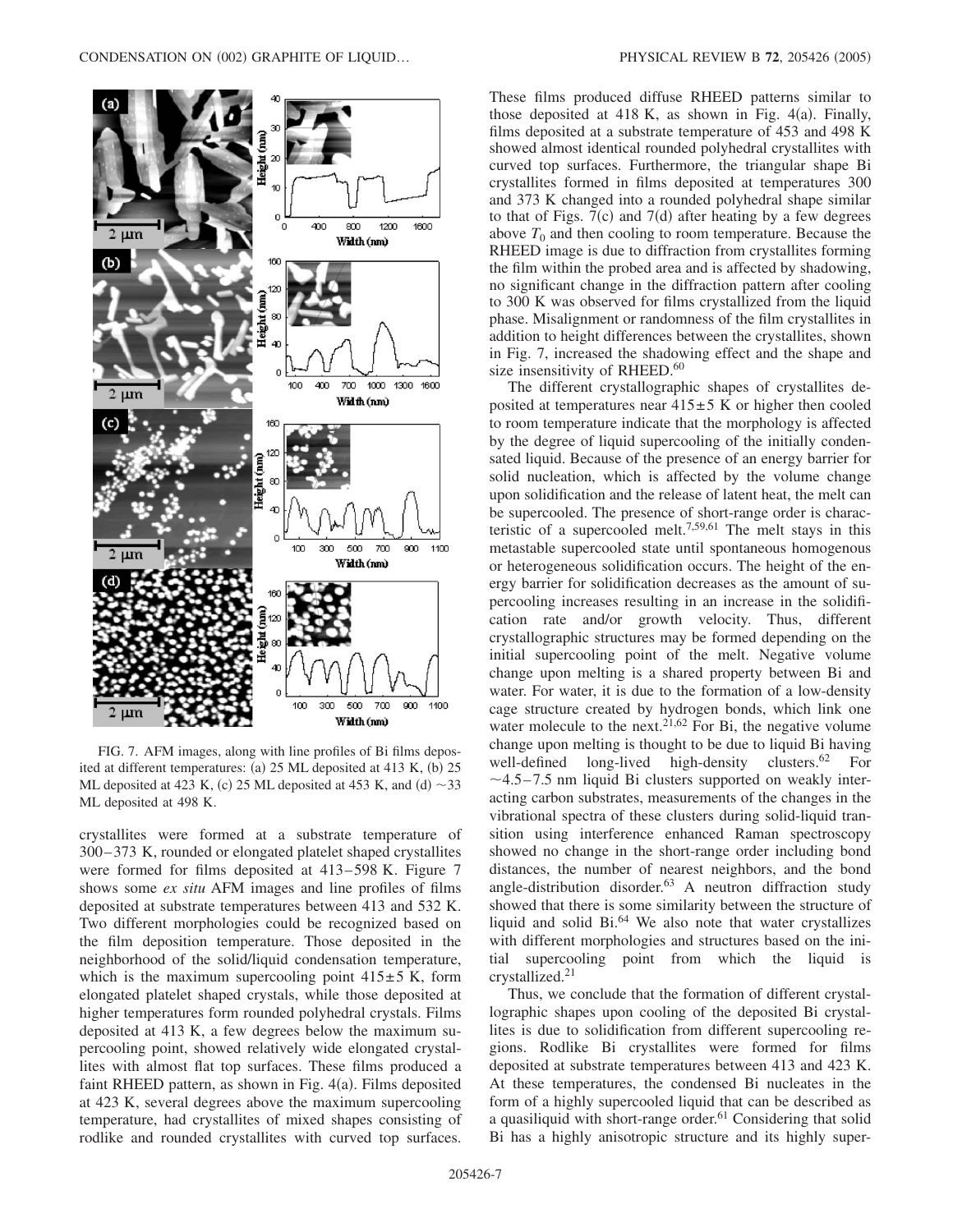cooled melt has properties closer to that of the solid than to the liquid, the formation of these crystal shapes can be explained by the presence of order in the supercooled melt. Highly anisotropic crystal growth that induces anisotropic crystal shapes has been previously reported for Bi films grown by PLD.26 Rounded or polyhedral crystal shapes were formed for Bi films solidified from less supercooled liquids where atoms have higher mobility and less anisotropic properties.

#### **IV. SUMMARY AND CONCLUSION**

*In situ* real time RHEED and *ex situ* AFM were used to study the structure and morphology of Bi deposited on graphite at different temperatures. Two deposition regimes were found; low temperature solid film deposition and high temperature liquid phase condensation. A substrate temperature of  $415\pm5$  K was found to be the boundary between these two regimes.

Films deposited at temperatures below  $415 \pm 5$  K showed transmission RHEED patterns corresponding to the Bi structure at an average thickness as low as  $\sim 0.5$  ML, indicating direct solid film formation. The continuous decay of the graphite (00) spot intensity indicated 3D Bi island formation. AFM analysis showed that these films were composed of 3D multilayer triangular step-pyramid shaped crystallites. This crystallite shape supports the conclusion of direct solid Bi crystallites growth from the vapor phase in a 2D layer-bylayer-like growth mode.

Bi deposited at temperatures higher than  $415±5$  K condensed into liquid droplets. This result is supported by the observation of diffuse RHEED patterns that are thickness independent. When these films were cooled, clear transmission RHEED patterns appeared in the temperature range between 408 and 392 K. Moreover, when these films were subsequently heated, the diffuse RHEED patterns appeared only at  $\sim$ 10–15 K below  $T_0$  of Bi, due to surface melting forming a liquid shell surrounding the crystallite. Upon cooling, these Bi crystallites supercooled by  $\sim$ 125 K. Our observations indicate that not only the surface but also the bulk of the deposited Bi films were condensed in a long-lived, relatively stable, supercooled liquid phase. Different sizedependence melting point models support the conclusion that Bi is condensed in a liquid phase for substrate temperatures higher than  $415\pm5$  K. As the Bi nuclei grew in size, it solidified when it reached a certain critical size that is dependent on temperature. However, the liquid nuclei would remain in the liquid phase if the films were deposited on substrates with temperatures above the maximum supercooling point.

AFM observation of Bi crystallized from a liquid showed that two different crystal shapes are formed based on the deposition temperature. Films deposited in the neighborhood of the solid-liquid condensation temperature boundary,  $415±5$  K, form crystallites with nonisotropic shapes, while those deposited at higher temperatures form rounded polyhedral crystallites. The different crystallographic shapes observed for these films result from the dependence of crystal morphology on the degree of liquid supercooling.

## **ACKNOWLEDGMENTS**

This material is based upon work supported by the U.S. Department of Energy, Division of Material Sciences, under Grant No. DE-FG02-97ER45625, and by the National Science Foundation under Grant Nos. DMR 9988669 and 0116015.

- \*Corresponding author. Electronic address: helsayed@odu.edu
- <sup>1</sup> S. A. Kukushkin and A. V. Osipov, Prog. Surf. Sci.  $51$ , 1 (1996).
- <sup>2</sup>P. Meakin, Rep. Prog. Phys. **55**, 157 (1992).
- 3S. N. Luo, T. J. Ahrens, T. Cagin, A. Strachan, W. A. Goddard III, and D. C. Swift, Phys. Rev. B 68, 134206 (2003).
- 4F. Banhart, E. Hernández, and M. Terrones, Phys. Rev. Lett. **90**, 185502 (2003).
- <sup>5</sup> S. Luo and D. C. Swift, J. Chem. Phys. **121**, 7387 (2004).
- <sup>6</sup>S. J. Zhao, S. Q. Wang, D. Y. Cheng, and H. Q. Ye, J. Phys. Chem. B 105, 12857 (2001).
- 7T. Schenk, D. Holland-Moritz, V. V. Simonet, R. Bellissent, and D. M. Herlach, Phys. Rev. Lett. 89, 075507 (2002).
- 8C. Liu, S. Yamazaki, R. Hobara, I. Matsuda, and S. Hasegawa, Phys. Rev. B 71, 041310(R) (2005).
- <sup>9</sup>F. Calvo and F. Spiegelmann, Phys. Rev. Lett. 82, 2270 (1999).
- 10M. Wautelet, J. P. Dauchot, and M. Hecq, Mater. Sci. Eng., C **23**, 187 (2003).
- 11N. Maeda and H. K. Christenson, Colloids Surf., A **159**, 135  $(1999).$
- <sup>12</sup>H. K. Christenson, Phys. Rev. Lett. **74**, 4675 (1995).
- <sup>13</sup>T. Castro, R. Reifenberger, E. Choi, and R. P. Andres, Phys. Rev. B 42, 8548 (1990).
- 14L. Zhang, Z. H. Jin, L. H. Zhang, M. L. Sui, and K. Lu, Phys. Rev. Lett. **85**, 1484 (2000).
- 15H. W. Sheng, G. Ren, L. M. Peng, Z. Q. Hu, and K. Lu, Philos. Mag. Lett. 73, 179 (1996).
- 16F. Bagnoli, B. Sente, M. Dumont, and F. L. Dagonnierb, J. Chem. Phys. 94, 777 (1991).
- <sup>17</sup> R. G. Harrison, Space Sci. Rev. **94**, 381 (2000).
- 18A. Esztermann, M. Heni, H. Lowen, J. Klier, M. Sohaili, and P. Leiderer, Phys. Rev. Lett. 88, 055702 (2002).
- <sup>19</sup> J. F. van der Veen, Surf. Sci. **433–435**, 1 (1999).
- 20M. Ikeda, T. Shibata, H. Aoki, and T. Itami, J. Non-Cryst. Solids 312-314, 217 (2002).
- 21M. Akyurt, G. Zaki, and B. Habeebullah, Energy Convers. Manage. 43, 1773 (2002).
- <sup>22</sup> S. V. Dukarov, Thin Solid Films **323**, 136 (1998).
- 23P. Ayotte, R. S. Smith, G. Teeter, Z. Dohnálek, G. A. Kimmel, and B. D. Kay, Phys. Rev. Lett. 88, 245505 (2002).
- <sup>24</sup> Y. Shao and F. Spaepen, J. Appl. Phys. **79**, 2981 (1996).
- 25H. Lwasaki, J. H. Chen, and T. Kikegawa, Rev. Sci. Instrum. **66**, 1388 (1995).
- 26E. Haro-Poniatowski, R. Serna, C. N. Afonso, M. Jouanne, J. F. Morhange, P. Bosch, and V. H. Lara, Thin Solid Films **453–454**,